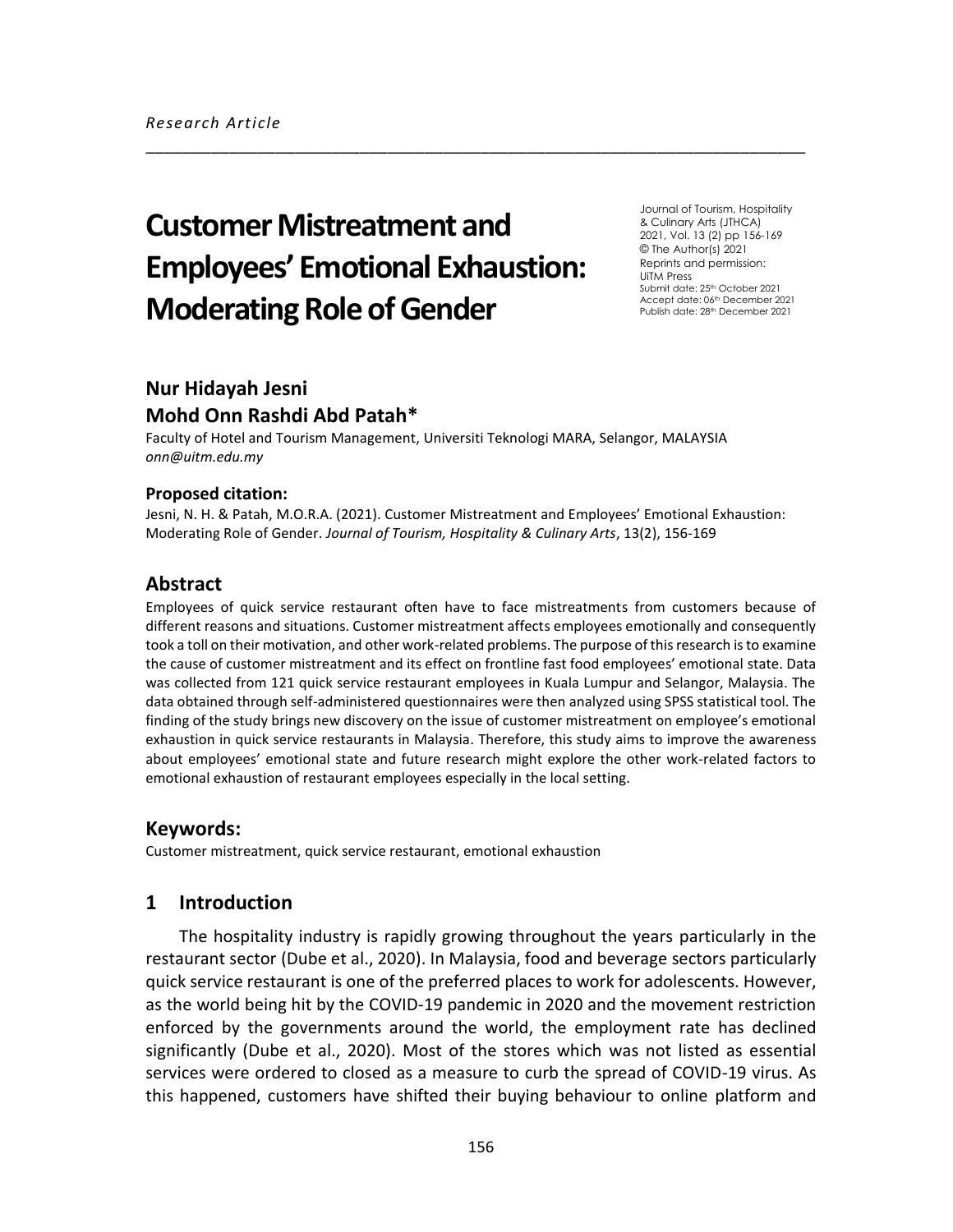prefer delivery. As most people began to work from home by using the online platform, it was a convenient alternative for them to order meals online. After a certain period of MCO, some non-essential services were allowed to operate with strict SOP (Standard Operating Procedure) such as drive-thru facility with minimal contact between customers and employees. Either face-to-face or drive thru services, employees still face challenges in dealing with customers because of numerous reasons such as timing, wrong items delivered, and other issues.

As part of their service pledge, quick service restaurant employees typically expected to deliver exceptional service quality set by the organization despite facing with fussy customers (Amarnani et al., 2019). Quick service restaurant employees had to work more hours to earn a living because of their low salary structure (Fitzgerald, 2019). These employees are known to be the first point of contact behind the counter at the restaurants which usually exposing themselves to mistreatment and aggression (Garcia et al., 2019). This scenario are often regarded as inevitable as "customer always right" culture (Hur et al., 2015). This behaviour has becoming prevalent in most cases and it has negative impacts toward the employees' emotional state (Okan et al., 2020). Challenges related to the interaction with customers quick service restaurants are customer mistreatment (Ahmed et al., 2021; Wen et al., 2016), harassment (Fitzgerald, 2019; Zhu et al., 2019), verbal aggression (Yeh, 2015) and bully (Li et al., 2020) that are one of the major causes of employee turnover.

## **2 Literature Review**

#### **2.1 Customer Mistreatment**

Baranik et al. (2016) defined customer mistreatment as an unwanted aggression and incivility attitude confronted by service employees because of service failure or customer's unfulfilled demand. It is common scene for most restaurant or other hospitality typed of establishment as customers are expecting to get what they ordered. The nature of quick service restaurant operation that rely generally on the stipulated time frame set in producing a menu item often become the root of the problem. Customer mistreatment or incivility affects employees' emotional state and in return discourage them to perform well at work. The main disadvantage of customer mistreatment is that it can lead to employees quitting their job (Gong & Wang, 2019) thus affects sales due to reduced manpower. Another potential problem is the increase in costs of recruiting and training new employees (Hur et al., 2015).

This is rather troubling as mistreatment encounter would also have an effect on customer repeat patronage (Yeh, 2015). Customer mistreatment not only causes customer engagement to be unpleasant, it also affects employees' morale and motivation to work (Li et al., 2019). Knowing the work of the restaurant's employees are operational and service driven, customers would expect to receive quality services. However, inability to meet customers' expectation might also be the reason for such aggression and in return, lead to service sabotage by the employees themselves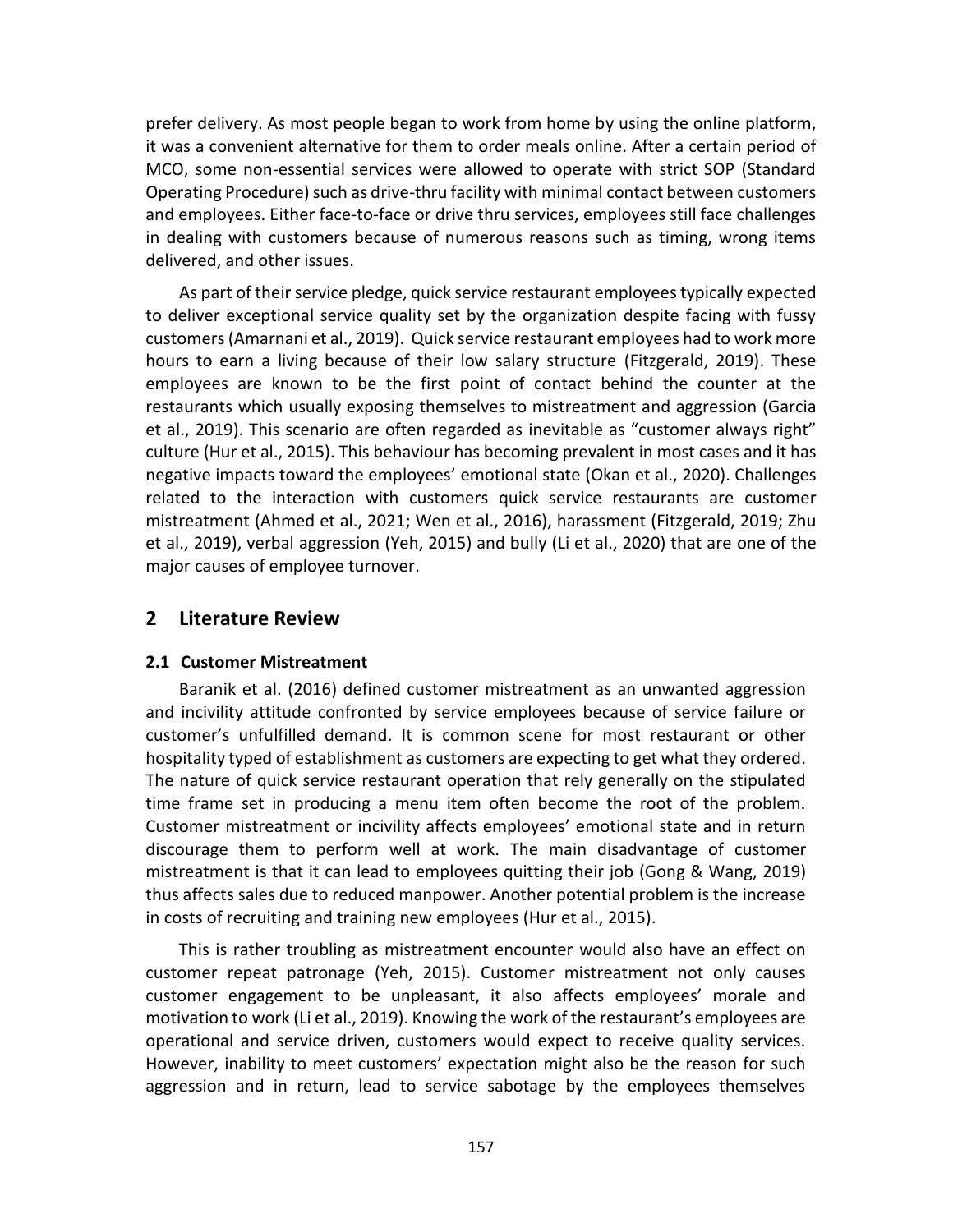(Hongbo et al., 2019; Yeh, 2015) and revenge (Bedi & Schat, 2017). Hongbo et al. (2019) found that such encounter could result in retaliation and incivility respond by employees.

Although studies have shown cases of customer mistreatment in other parts of the world, much less information about the issue has been done in the quick service restaurants in Malaysia (Shao & Skarlicki, 2014; Simillidou et al., 2020). In addition, the purpose of the study is to discover if there is any link or connection between customer mistreatment and emotional exhaustion of employees and how gender play a part in the relationship. To date, studies have also investigating the role of demographic factors such as gender, age and ethnic origin or race on the trigger point of customer mistreatment and incivility incidents (Amarnani et al., 2019; Houston et al., 2018; Okan et al., 2020). However, this study only focused on gender and its role in handling the incidents at a quick service restaurant setting. According to Dormann et al. (2017), male and female react differently in work situations. They found that male employees are more affected by the mistreatment as compared to female because of their nature and capability in handling difficult customers.

#### **2.2 Emotional Exhaustion**

Emotional exhaustion can be defined as continuous feeling of tiredness and mental drain resulting from persistent pressure at work (Cho et al., 2016). Another way of understanding emotional exhaustion is through the way they are treated by which their talent are wasted and unappreciated (Goussinsky, 2012; Kashif et al., 2017). It can be the mental block that prevent employees from performing their duties as expected. One of the consequences that can be expected from this is the impacts on employees in the long run. Janurek et al. (2018) argued that by placing quick service restaurant's employees to work more hours than required, it has shown traces of emotional exhaustion. In addition, Ferreira et al. (2019) demonstrated how emotional exhaustion affect work routine of employees as it changes their mood and motivation. The lack of self-confident and fatigue resulting from long hours of work would become a challenge for restaurant managers.

The other impact of emotional exhaustion on employees is the inability to effectively perform their tasks as there are no longer interested to serve (Chen et al., 2019). This view is supported by McDowell et al. (2019) on other causes of the emotional exhaustion. They discovered the decrease in work satisfaction, job motivation and organizational commitment when employees are tired of dealing with the challenges of work at the counter. Similarly, Wang et al. (2019) identified external factors also add to the issue namely work-family conflict and work relationship between colleagues. The external factor surfaced mainly due to the hectic nature of work that these quick service restaurant employees have to go through on daily basis and less time for family. The other possible explanation is their well-being which often affected their time with family at home (Park & Kim, 2019).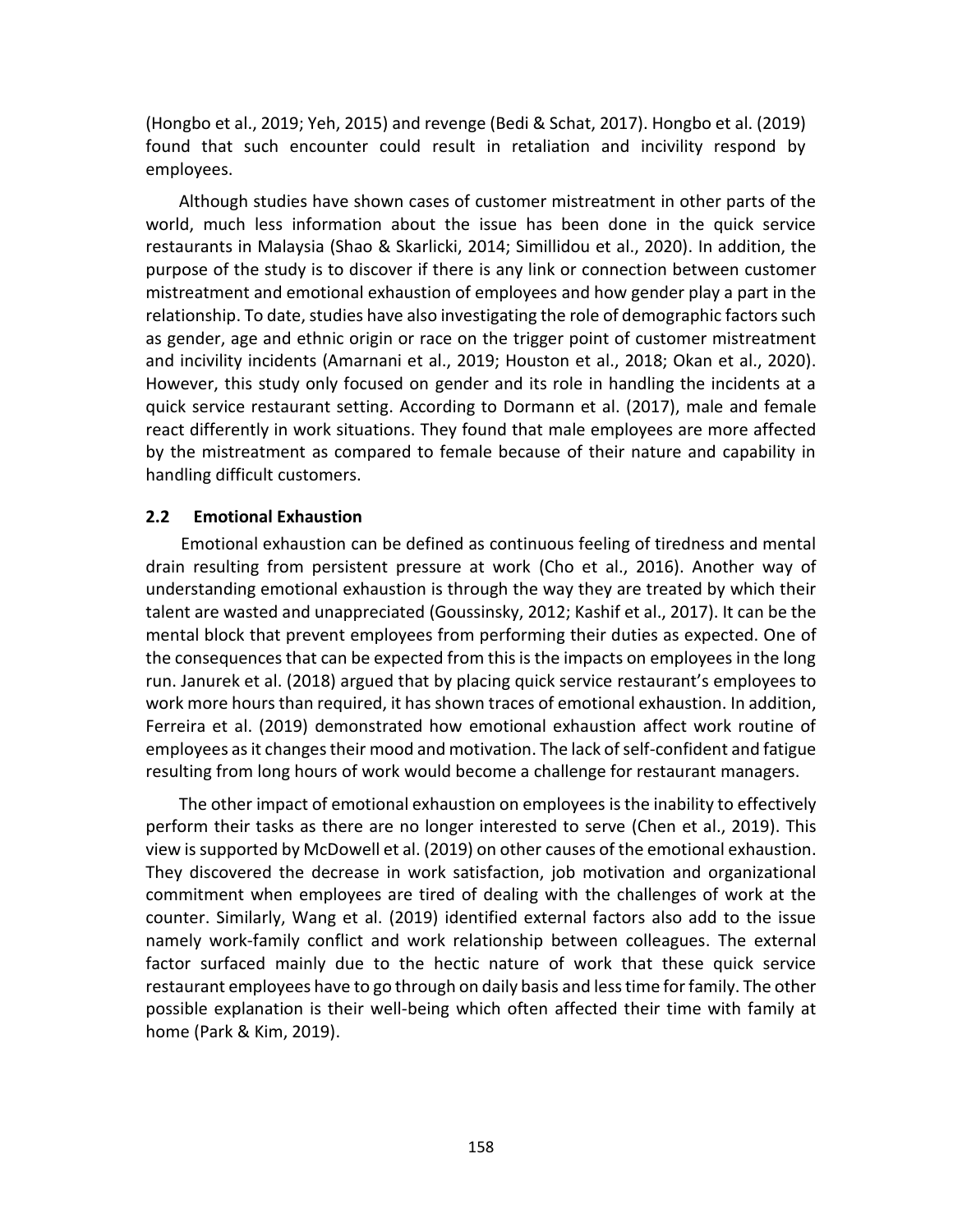## **2.3 The relationship between Customer Mistreatment on Employees Emotional Exhaustion**

The studies presented thus far provide evidence that customer mistreatment indeed has directly affected employees emotionally. Working in the quick service restaurant requires employees to be ready to face several different types of customers. There are customers that are easy to serve and there are also customers who difficult to handle (Jin et al., 2020). The different service standards set by each brand of quick service restaurants makes it mandatory for employees to follow even though in certain situation, it might have its own repercussion. The common standard of service in any quick service restaurants is timing (Rajput & Gahfoor, 2020). Customers expect to be served in short period of time after they have placed their order. It is the duty of service employees to prepare the food order as quick as possible without compromising on the brand's service standards (Watson et al., 2018).

Difficulties arise, however, when customers' expectations were not met. Despite the fact that most customers still able to accept delay and other service failures, there are certain time and situations where customers could not hold back their anger and frustration (Chen et al., 2021). This in return may be linked to unwanted response from customers such as verbal aggression and mistreatment. Consequently the mistreatment creates negative work environment and employees would develop sense of fear when dealing with customers over the counter (Anjum et al., 2020). Other studies showed the impact on employees' emotional health (Alola et al., 2019; Chen & Eyoun, 2021; Chen et al., 2019), unmotivated to do their job (Ferreira et al., 2019), absenteeism (Anjum et al., 2020) and tendencies to display aggressive behaviour (Chen et al., 2019).

The struggle in overcoming the feeling of fear and anxiety to face the customers actually has significant effect on the restaurant establishment itself. Li et al. (2019) showed how the issue affects employees job satisfaction thus unable to provide quality services. Findings also indicate the effect of customer mistreatment and incivility on employees' motivation, passion, less regard on teamwork and negative vibes among colleagues (Balaji et al., 2020; Zhan et al., 2021). Prolong encounter of such problem reduces employees intention to stay at the restaurants (Han et al., 2016). Employees knew their responsibilities are to serve their customer at their best and according to the service standard set by the restaurant brand. However, lowered self-esteem and feeling of failures to deliver among these employees have some drawbacks. One of the obvious drawback is the excitement of work may no longer be there and customers patronage at the restaurant would be an unpleasant experience (Lee et al., 2020). In addition, Hur et al. (2015) reported in some cases, customers intentionally hurt employees and blame them for the service failure although the problem was beyond their control. Therefore, this study intended to test the following hypothesis:

H1: Customer mistreatment significantly influences emotional exhaustion.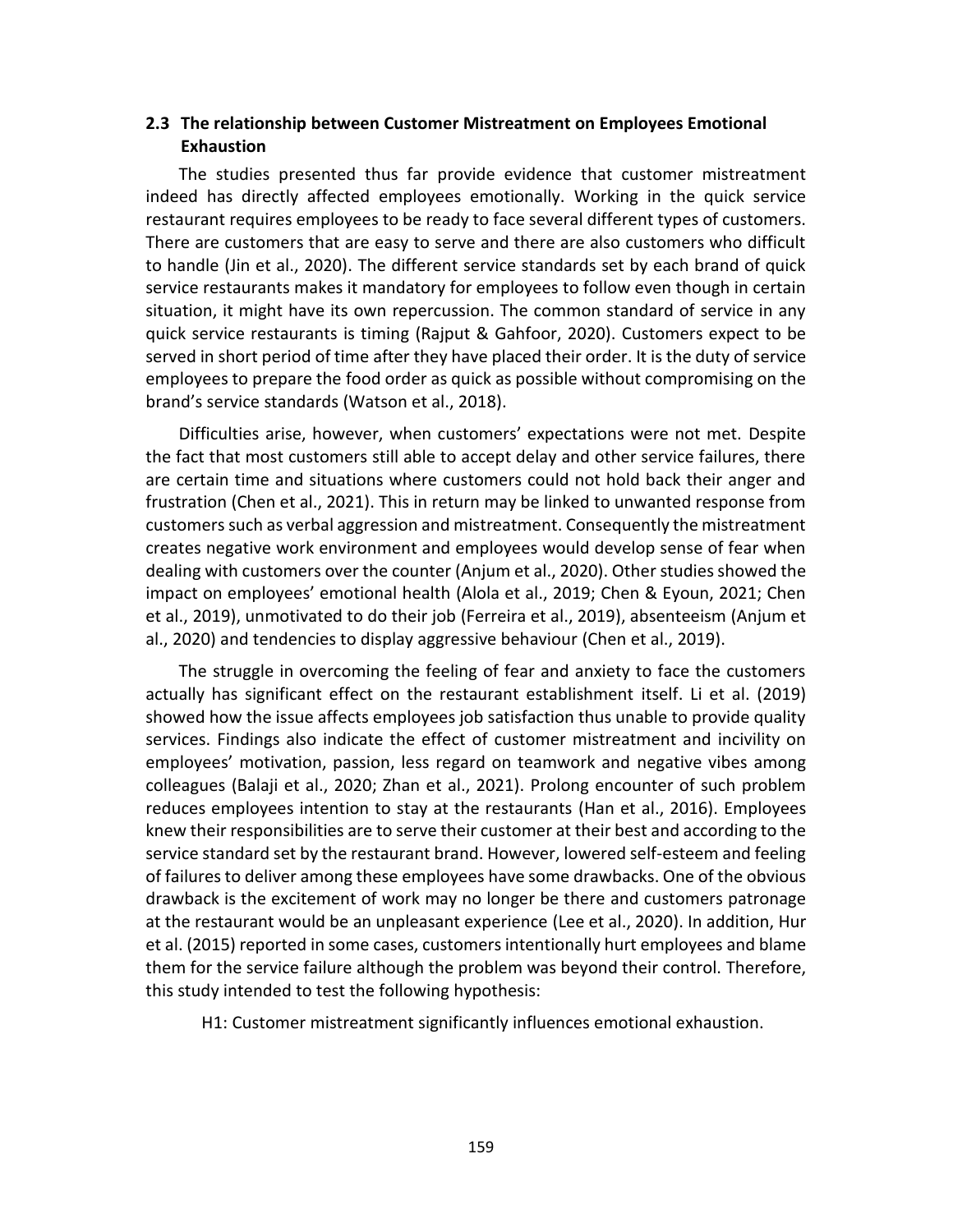# **2.4 The moderating effect of gender on the relationship between Customer Mistreatment and Employees Emotional Exhaustion**

Differences in gender would see the extend of how male and female employees react to such mistreatment incidents. It would also bring to light how customers treat employees in the occurrence of mistreatment and incivility regardless of employees' gender. Previous studies also examine other demographic profiles of employees has anything to do with customer mistreatment behaviour such as ethnic background (Hsieh et al., 2015), work positions (Fitzgerald, 2019) and age (Amarnani et al., 2019). However, this study aims at finding out the effect of gender as one of the key points in the occurrence of mistreatment and incivility in Malaysian quick service restaurant scene.

In the restaurant operations, male is expected to be able to handle more responsibility as compared to female while female were regarded to be more calm and able to display their composure in handling difficult situations with customers (Dormann et al., 2017). In terms of the impact of customer mistreatment, Trzebiatowski and Triana (2018) found that male employees are more affected emotionally because of their family responsibilities and ability to control their anger. They also discovered that female employees to be easily drained and fatigue because of their fragile nature in facing work pressure and aggression from both their manager and customers (Anjum et al., 2020). Therefore, the following hypothesis was proposed:

H2: Gender moderate the relationship between customer mistreatment and emotional exhaustion.

# **3 Methodology**

## **3.1 Research Design**

The research implements descriptive research design because it was intended to examine and measure the relationships among variables. Quantitative research approach was employed through cross-sectional setting and self-administered questionnaire was used as the instrument to gather the result.

## **3.2 Population & Sampling**

The target population in this research was quick service restaurant's employees in Kuala Lumpur and major cities in Selangor, Malaysia. A total of 16 quick service restaurant employees were approached to participate in the study. By using G-power platform and taking into consideration of the number of variables in this study, a total of 140 participants were recommended to represent the population of the sample. Nonprobability sampling through the application of purposive sampling was used as the intended respondents would be the front-line employees of the quick service restaurants who directly providing service to customers.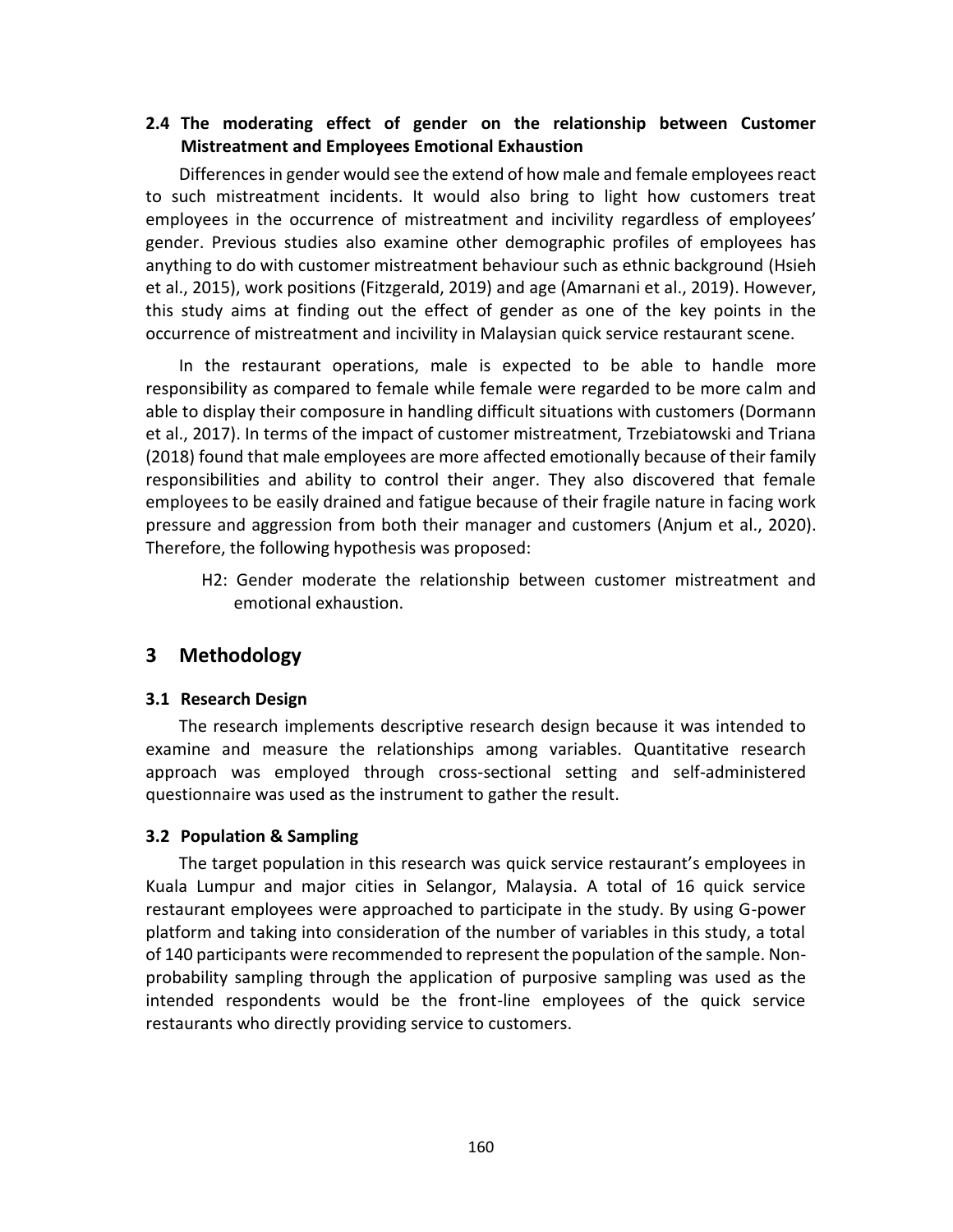Table 3.1: Measures of the study variables

| <b>Study Variables</b>                    | No. of<br>Items | Sources of<br>Instrument Items | Type of Scale                                                                        |
|-------------------------------------------|-----------------|--------------------------------|--------------------------------------------------------------------------------------|
| Customer mistreatment                     | 9               | Park and Kim<br>(2020)         | A five-point Likert-scale from (1)<br>"Strongly Disagree" to (5)<br>"Strongly Agree" |
| Emotional exhaustion                      |                 | <b>Wharton (1993)</b>          | A five-point Likert-scale from (1)<br>"Strongly Disagree" to (5)<br>"Strongly Agree" |
| Demographic & Work Profile<br>Information | 4               |                                | Selection of nominal & ordinal<br>scales                                             |

A structured questionnaire based on the adaptation of instruments by Park and Kim (2020) and Wharton (1993). The questionnaire uses 5-point Likert scale to measure the extend of respondents' agreement on the questions and statement given in the questionnaire. Pilot test was done prior to actual fieldwork process to identify any issues with the structure, factors, grammar and understanding of the statements or questions. A total of 25 pilot test respondents were able to give feedback and amendments were made to improve the instrument and ensure the instrument is reliable. Reliability test was run and showed both variables to be reliable as shown in Table 3.2. The questionnaire was also constructed in both Malay and English language to ensure all respondents able to understand and respond to all of the questions.

## **3.3 Plan for Data Collection**

The data collection was done at 16 quick service restaurant outlets from three (3) major restaurant brands in Selangor and Kuala Lumpur. Nine of the outlets are in Selangor and the remaining 7 outlets are situated in Kuala Lumpur. Due to the Movement Control Order (MCO) enforced by the government of Malaysia, only a few of the respondents were able to be approached personally. The rest were contacted through their phone number obtained from their colleagues (snowball technique) and an online questionnaire were sent to them. Follow up reminder were sent to ensure high response rate from the employees. A duration of three weeks was set for the fieldwork process and the returned questionnaires were analysed using SPSS statistical tools.

## **4 Findings**

## **4.1 Response Rate**

The study was conducted using a non-probability sampling through purposive sampling techniques*.* In total, 121 questionnaires were analyzed out of 140 that were returned. This accumulated to 86.4% response rate. The remaining 19 questionnaires were omitted because of errors such as incomplete and double answers. The 121 questionnaires were coded and analyzed to examine the reliability, any possible bias, relationship and moderating effect of the study variables.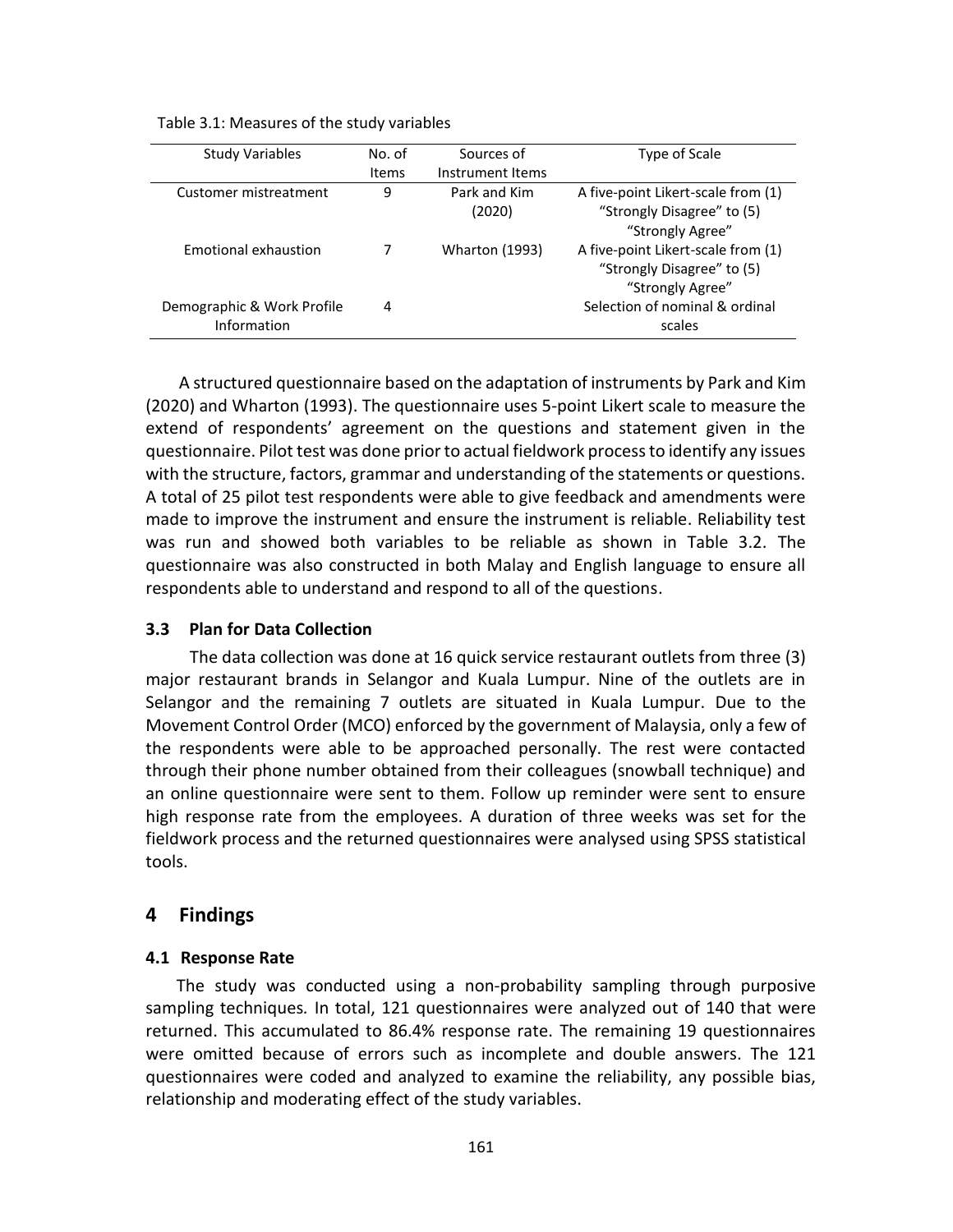#### **4.2 Respondents' Demographic and Work Profiles**

The following Table 4.1 outlines the respondents' demographic and work profiles which include gender, age, marital status, and income.

| Profiles              | Categories                                          | Frequencies | Percentage (%) |
|-----------------------|-----------------------------------------------------|-------------|----------------|
| Gender                | Male                                                | 54          | 44.6           |
|                       | Female                                              | 67          | 55.4           |
| Age                   | Between 18 - 27 years old                           | 43          | 35.5           |
|                       | $28 - 37$ years old                                 | 63          | 52.1           |
|                       | $38 - 48$ years old                                 | 11          | 9.1            |
|                       | $\geq$ 49 years old                                 | 4           | 3.3            |
| <b>Marital Status</b> | Single                                              | 57          | 47.1           |
|                       | Married                                             | 64          | 52.9           |
|                       | <b>Others</b>                                       | ٠           |                |
| Income (monthly)      | <rm1,000< td=""><td>17</td><td>14.0</td></rm1,000<> | 17          | 14.0           |
|                       | RM1,001 - RM2,000                                   | 35          | 28.9           |
|                       | RM2,001 - RM3,000                                   | 59          | 48.8           |
|                       | >RM3,000                                            | 10          | 8.3            |

Table 4.1: Respondents' Demographic Profiles

As stated in Table 4.1, it shows that out of 121 respondents, there are 54 male respondents (44.6%) percent and 67 female respondents (55.4%). In terms of age, most of the respondents are between 28 and 37 years old with percentage of 52.1%, followed by 18 to 27 years old with the percentage of 35.5%, 38 to 48 years old with 9.1%. There are four (4) respondents (3.3 percent) with the age more than 49 years old.

According to the data gathered, there are 17 respondents (14%) with monthly income less than RM1,000, noting on the fact that some of them are working as parttimers. Thirty-five (35) respondents or 28.9% made between RM1,001 to RM2,000 per month. There are fifty-nine (59) respondents (48.8 percent) which contributes to the highest percentage, said that they have the income between RM2,001 and RM3,000 per month. There are 10 respondents (8.3%) who received salary of more than RM3,001 a month which mostly are Floor Manager or employees with more than 10 years of working experiences.

## **4.3 Mean and Standard Deviation of Variables Items**

Table 4.2 presented the mean scores and standard deviation for customer mistreatment construct. All statements had recorded mean scores of above 1.27 with a meaningfulness sub dimension mean scores recorded range of M=2.79 (SD=1.168) for the statement; "Some customers even used condescending language to me." to M=4.28 (SD=0.744) for "Some customers were impatient in waiting for their orders." statement.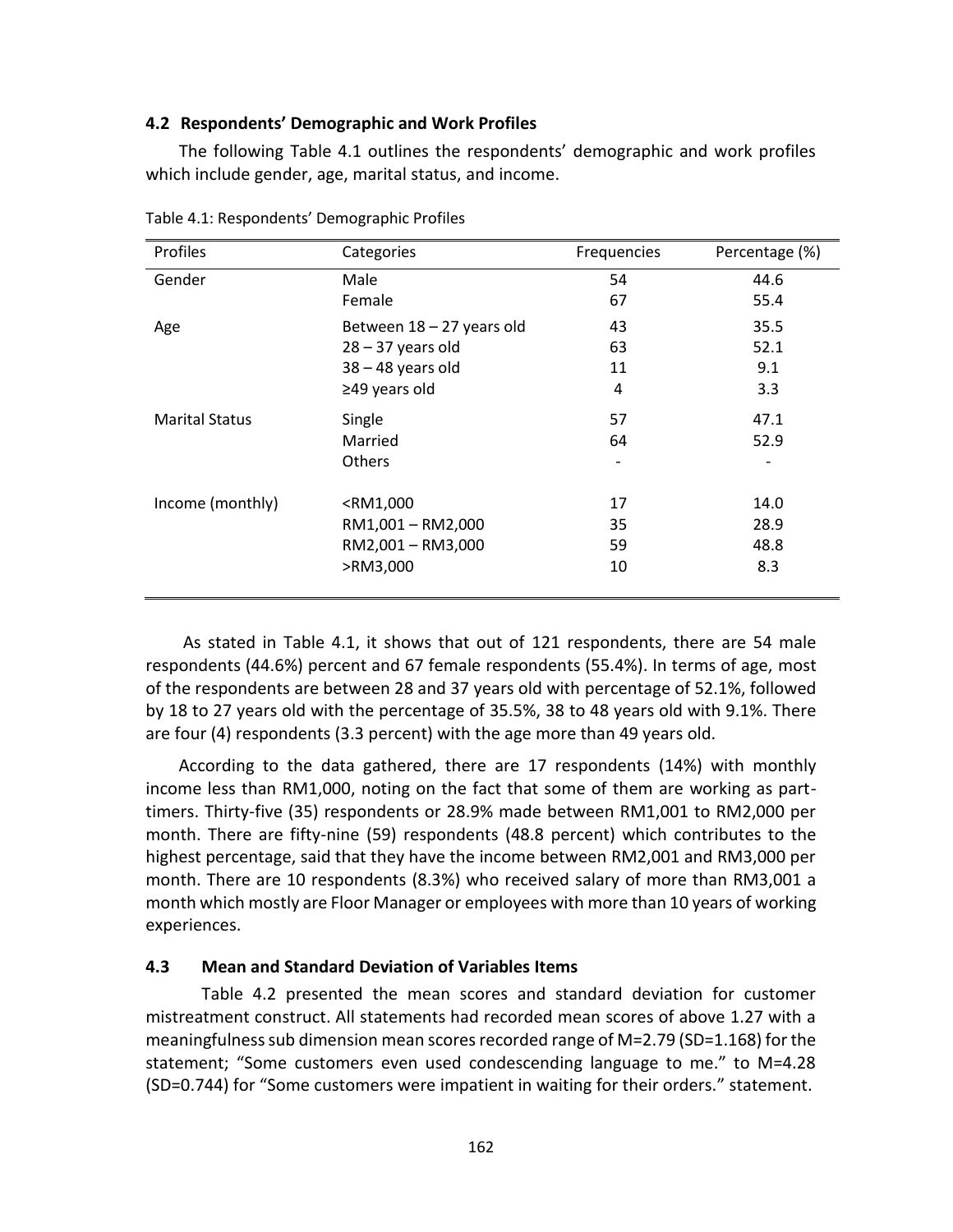| <b>Customer Mistreatment</b>                                                                           | Mean | SD.   |
|--------------------------------------------------------------------------------------------------------|------|-------|
| Customer sometimes vented out their mood on me                                                         | 3.51 | 1.119 |
| Some customers indeed have yelled at me.                                                               | 3.18 | 1.232 |
| Sometimes customers spoke aggressively to me.                                                          | 3.52 | 1.081 |
| Customers sometimes got angry at me even over small<br>matter.                                         | 3.65 | .989  |
| There are times when customers did not listen to my<br>explanation.                                    | 3.60 | 1.084 |
| Some customers even used condescending language to me.                                                 | 2.79 | 1.168 |
| Some of the customers demanded special treatment.                                                      | 3.58 | 1.250 |
| Some customers were impatient in waiting for their orders.                                             | 4.28 | .744  |
| Some customers even demanded things that are irrelevant<br>to the service that my restaurant provides. | 3.49 | 1.285 |

Table 4.2: Mean Scores and Standard Deviation of Customer Mistreatment

The following Table 4.3 presented the mean scores and standard deviation for emotional exhaustion construct. All statements had recorded mean scores of above 1.27 with a meaningfulness sub dimension mean scores recorded range of *M=*2.79 (*SD=*1.224) for the statement; "I feel like I am at the end of my rope." to *M=3.58* (*SD=1.153*) for "I feel emotionally drained from my work." statement.

| <b>Emotional exhaustion</b>                   | Mean | SD    |  |
|-----------------------------------------------|------|-------|--|
| I feel emotionally drained from my work.      | 3.58 | 1.153 |  |
| I feel fatigued when I get up in the morning. | 3.53 | 1.155 |  |
| I feel burnout from my work.                  | 3.45 | 1.111 |  |
| I feel frustrated by my job.                  | 2.98 | 1.176 |  |
| I feel used up at the end of the workday.     | 3.40 | 1.215 |  |
| I feel like I am at the end of my rope.       | 2.79 | 1.224 |  |
| I feel like I am working too hard on my job.  | 3.50 | 1.330 |  |

Table 4.3: Mean Scores and Standard Deviation of Emotional Exhaustion

#### **4.4 Reliability Analysis of Study Variables**

Cronbach's coefficient alpha measures the internal consistency of a scale (Pallant, 2016). The Cronbach's Alpha Coefficient value for both study variables in the study revealed a range of coefficient values from .878 to .914 which is very high and reliable.

Table 4.4: Reliability Test (Cronbach's Alpha and Mean) of study variables (n=121)

| Variables             | Number of items | Cronbach's alpha |
|-----------------------|-----------------|------------------|
| Customer mistreatment |                 | .878             |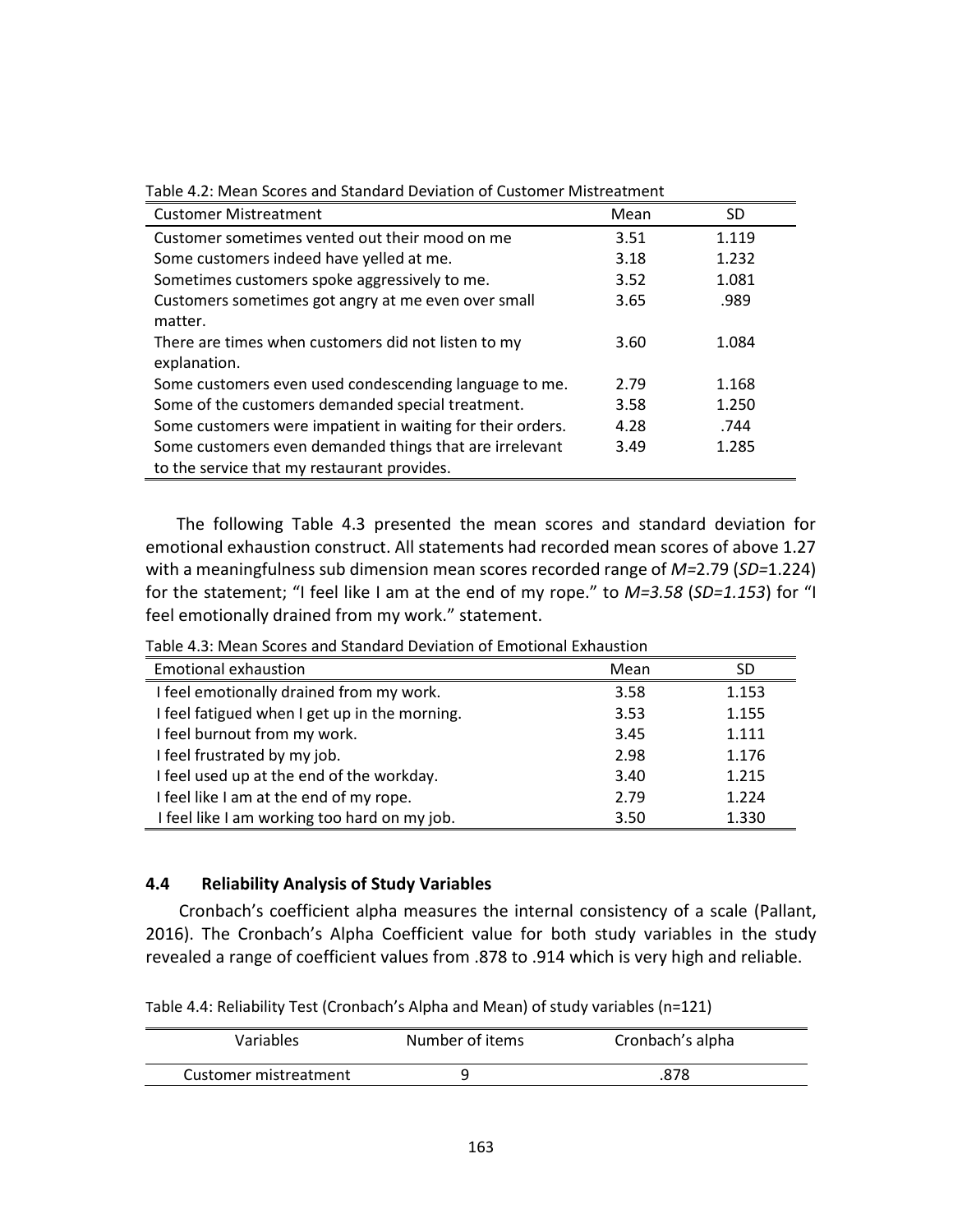| Emotional exhaustion | . A<br>. |  |
|----------------------|----------|--|
|                      |          |  |

#### **4.5 Pearson Correlations Analysis of Competencies and Job Offer Decisions**

According to Pallant (2016), the Pearson product-moment correlation coefficient analysis is used to evaluate and explore the correlation relationship and direction between a study's variables. She went on to say that a minor correlation is enough to gain statistical significance with a big sample size (N>100). Small or moderate correlations that do not even achieve statistical significance at the level of p<0.05 with a small sample size, on the other hand, are acceptable (Pallant, 2016).

Table 4.5: Pearson Product-Moment Correlations Matrix of study variables

| Variables                    |                          | Mean | SD   |
|------------------------------|--------------------------|------|------|
|                              |                          |      |      |
| <b>Customer Mistreatment</b> | $\overline{\phantom{0}}$ | 3.41 | .855 |
| <b>Emotional Exhaustion</b>  | .465                     | 3.32 | .971 |
|                              |                          |      |      |

#### *Note: N=121*

As shown in the Table 4.5 above, a Pearson product-moment correlation coefficient was computed to assess the relationship between customer mistreatment and emotional exhaustion. There was no positive correlation between the two variables, *r*=.465 (p>0.05). Therefore Hypothesis 1 (H1) was rejected.

## **4.6 Moderating test of Gender on the relationship between Customer Mistreatment and Emotional Exhaustion**

By using Process MACRO, themoderating effect of gender on the relationship between customer mistreatment and employees' emotional exhaustion was tested. The R square value indicates that gender moderates only 23.9 percent of the study conducted. However, the p-value is more than 0.05 (0.585) which means that moderation do not occur. In addition, zero lies between confident intervals thus it is not significant. Therefore Hypothesis 2 (H2) was also rejected.

#### **4.7 Discussion**

From the result, it showed that customer mistreatment has significant relationship with employees' emotional exhaustion in quick service restaurants. The effect sizes for the customer mistreatment and emotional exhaustion relationship identified herein are similar to that of Anjum et al. (2020) (*r*=0.480). The development of this study on customer mistreatment and emotional exhaustion show that whenever any inappropriate actions happen, employees were able to control their emotion although in some cases made them feel emotionally drained (Anjum et al., 2020; Rhee et al., 2016).

Whilst it can be inferred that customer mistreatment cannot be the key factors affecting the dependent variable, the rise in customer mistreatment incidents in the quick service restaurants around the world is still a major concern for most employers (Chen et al., 2019; Hur et al., 2015). Employers should be looking at other factors that might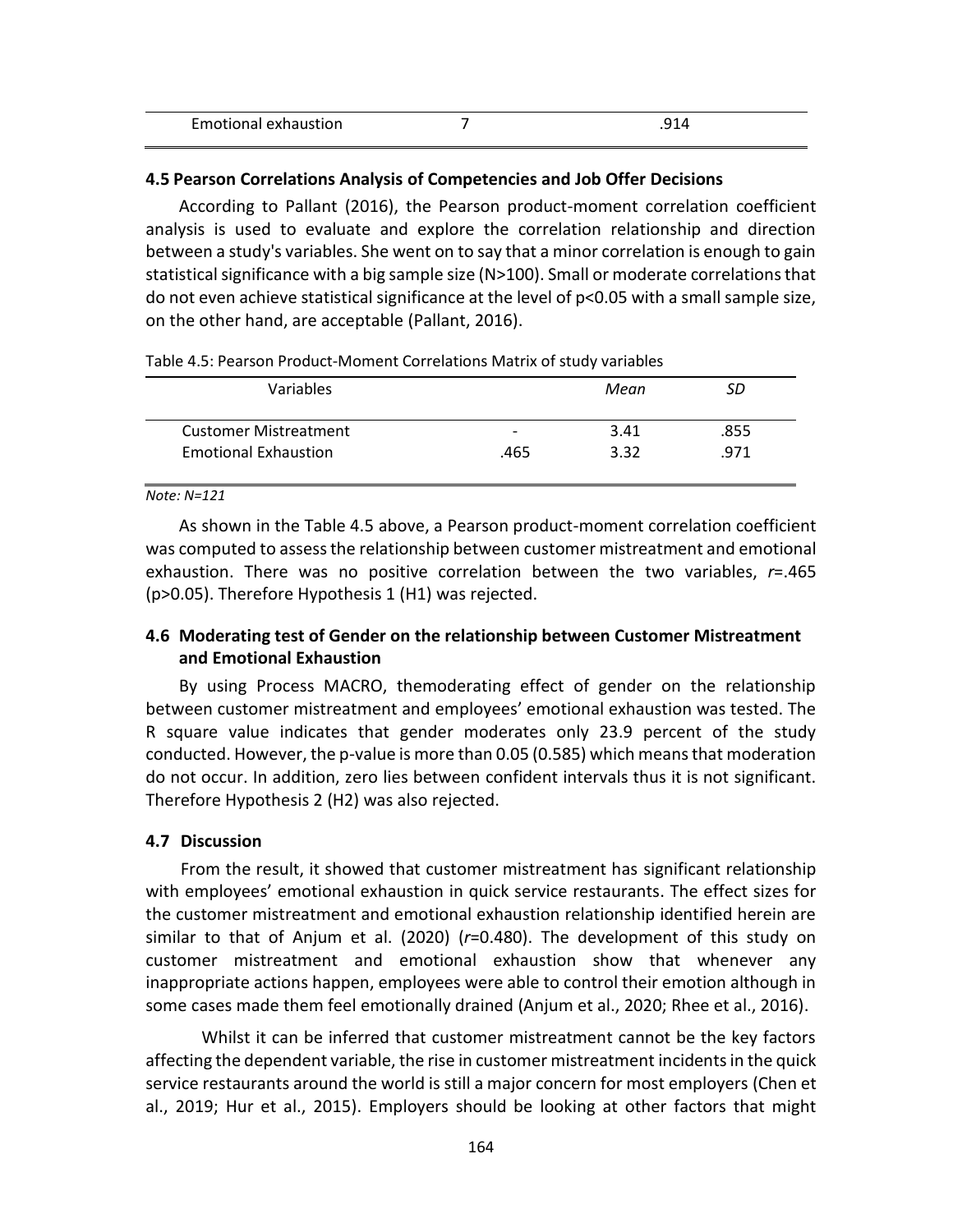actually be the cause for customer mistreatment such as service sabotage, service failure, communication skills of employees and empowerment given to employees that could be misjudged and misused. For the moderating effect of gender, it was found that gender do not moderate the relationship between customer mistreatment and employees' emotional exhaustion in quick service restaurants in the country. Studies has found other contributing factors that are more prevalent in influencing customer's burst of anger towards restaurant employees such as age of the employees (Okan et al., 2020), lack of support from superior (Goussinsky & Livne, 2016), service sabotage (Cheng et al., 2020) and service failure (Zainol, 2010).

Emotional exhaustion can be the barrier for an employee from accomplishing their duties at the best quality. Added with long working hours and mobile work station, it could be the worst cause for job stress and burnout in the hospitality industry. Although customers in most incidents were actually trying to uphold their rights by complaining about the service, the lasting effect on employees will make them feel less appreciated, trusted and mentally exhausted. Customer mistreatment and incivility may have direct effect on employees' sense of self-confident and job insecurity. The impact might not only be negative on employees, but also on the organization and the brand. With the widelymanipulated social media platforms showing customer mistreatment (such as verbal aggression, racist remarks and shaming) and response or retaliation from employees, the organization had to publicly apologize in order to salvage their brand name.

## **5 Conclusion**

Working as a quick service restaurant's employee requires one to be able to face customers at the counter with different needs and requests. At time, it can be difficult to fulfil customer's request or limited time frame allocated to prepare and deliver their orders. Customers usually complaint and making if a fuss in the restaurant because of employees' own inability to deliver their promise as advertised. The finding in this study showed that it has nothing to do with employees' gender and it was also did not significantly affect employees' emotional exhaustion. This exemplify that these employees are used to the complaints and mistreatment that they received from customers.

Future research should focus on the employees' training either they were sufficiently trained and prepared to face and overcome such situation at work. The role of employer or superior in neutralizing the situation could be another perspective to look at. Revisiting the training kit and suggesting new recovery SOP in handling issues with customers could improvise the way it is handled. Employees are not easily intimidated by such incivility or mistreatment and move on. Coping with the prolong abuse and felt anger could have significant impact on employees' motivation to perform well. Employers should take greater role in addressing this issue as it could severely affect employees' psychological well-being and quality work life, and consequently damaging the restaurant brand name.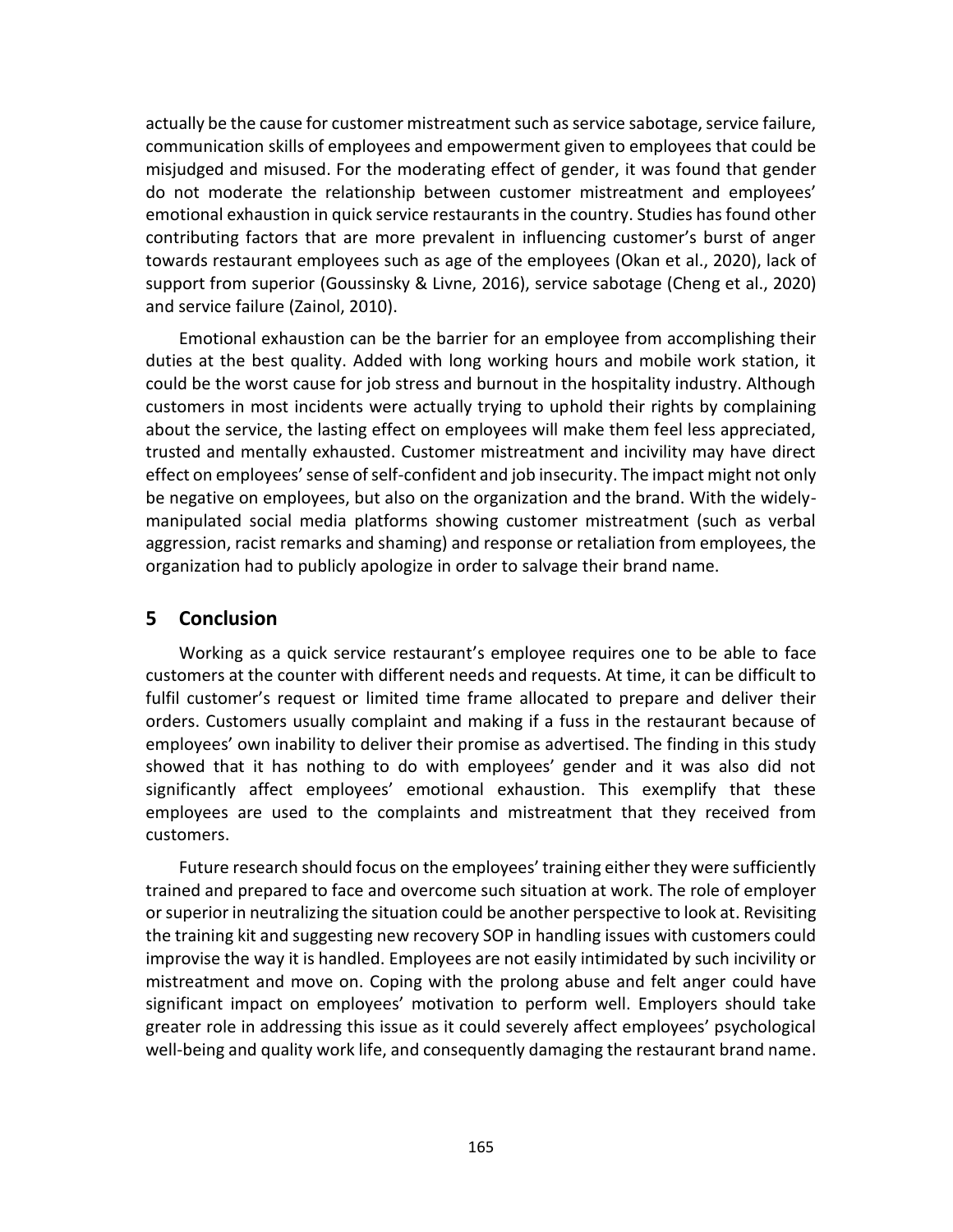# **6 About the authors**

**Nur Hidayah Jesni** is a masters graduate from the Faculty of Hotel and Tourism Management, Universiti Teknologi MARA, Selangor, Malaysia majoring in gastronomy and culinary arts. Her research interests are in gastronomy, customer interaction and culinary arts management.

**Mohd Onn Rashdi Abd Patah** is a Senior Lecturer at the Universiti Teknologi MARA, Selangor, Malaysia. He is also the Hotel Manager for the university's training hotel; Hotel UiTM Shah Alam. His research interests are in the area of employment issues, career development and human resources in the hospitality industry.

# **7 References**

- Ahmed, I., Islam, T., Ahmad, S., & Kaleem, A. (2021). A COVID-19 contextual study of customers' mistreatment and counterproductive work behavior at coffee cafés. *British Food Journal*, *ahead-of-print*(ahead-of-print).<https://doi.org/10.1108/bfj-07-2020-0664>
- Alola, U. V., Olugbade, O. A., Avci, T., & Öztüren, A. (2019). Customer incivility and employees' outcomes in the hotel: Testing the mediating role of emotional exhaustion. *Tourism Management Perspectives*, *29*, 9-17[. https://doi.org/10.1016/j.tmp.2018.10.004](https://doi.org/10.1016/j.tmp.2018.10.004)
- Amarnani, R. K., Restubog, S. L. D., Bordia, P., & Abbasi, A. A. (2019). Age as double edged sword among victims of customer mistreatment: A self - esteem threat perspective. *Human Resource Management*, *58*(3), 285-299.<https://doi.org/10.1002/hrm.21949>
- Anjum, M. A., Liang, D., Durrani, D. K., & Parvez, A. (2020). Workplace mistreatment and emotional exhaustion: The interaction effects of self-compassion. *Current Psychology*. <https://doi.org/10.1007/s12144-020-00673-9>
- Balaji, M. S., Jiang, Y., Singh, G., & Jha, S. (2020). Letting go or getting back: How organization culture shapes frontline employee response to customer incivility. *Journal of Business Research*, *111*, 1-11[. https://doi.org/10.1016/j.jbusres.2020.02.007](https://doi.org/10.1016/j.jbusres.2020.02.007)
- Baranik, L. E., Wang, M., Gong, Y., & Shi, J. (2016). Customer Mistreatment, Employee Health, and Job Performance. *Journal of Management*, *43*(4), 1261-1282. <https://doi.org/10.1177/0149206314550995>
- Bedi, A., & Schat, A. C. H. (2017). Employee revenge against uncivil customers. *Journal of Services Marketing*, *31*(6), 636-649.<https://doi.org/10.1108/jsm-01-2016-0003>
- Chen, H.-T., Wang, C.-H., & Shih, I. T. (2021). Are frontline employees punching bags? The relationship between interpersonal workplace incivility and employee incivility toward customers. *Journal of Hospitality and Tourism Management*, *47*, 377-388. <https://doi.org/10.1016/j.jhtm.2021.04.003>
- Chen, H., & Eyoun, K. (2021). Do mindfulness and perceived organizational support work? Fear of COVID-19 on restaurant frontline employees' job insecurity and emotional exhaustion. *International Journal of Hospitality Management*, *94*. <https://doi.org/10.1016/j.ijhm.2020.102850>
- Chen, K.-Y., Chang, C.-W., & Wang, C.-H. (2019). Frontline employees' passion and emotional exhaustion: The mediating role of emotional labor strategies. *International Journal of Hospitality Management*, *76*, 163-172.<https://doi.org/10.1016/j.ijhm.2018.05.006>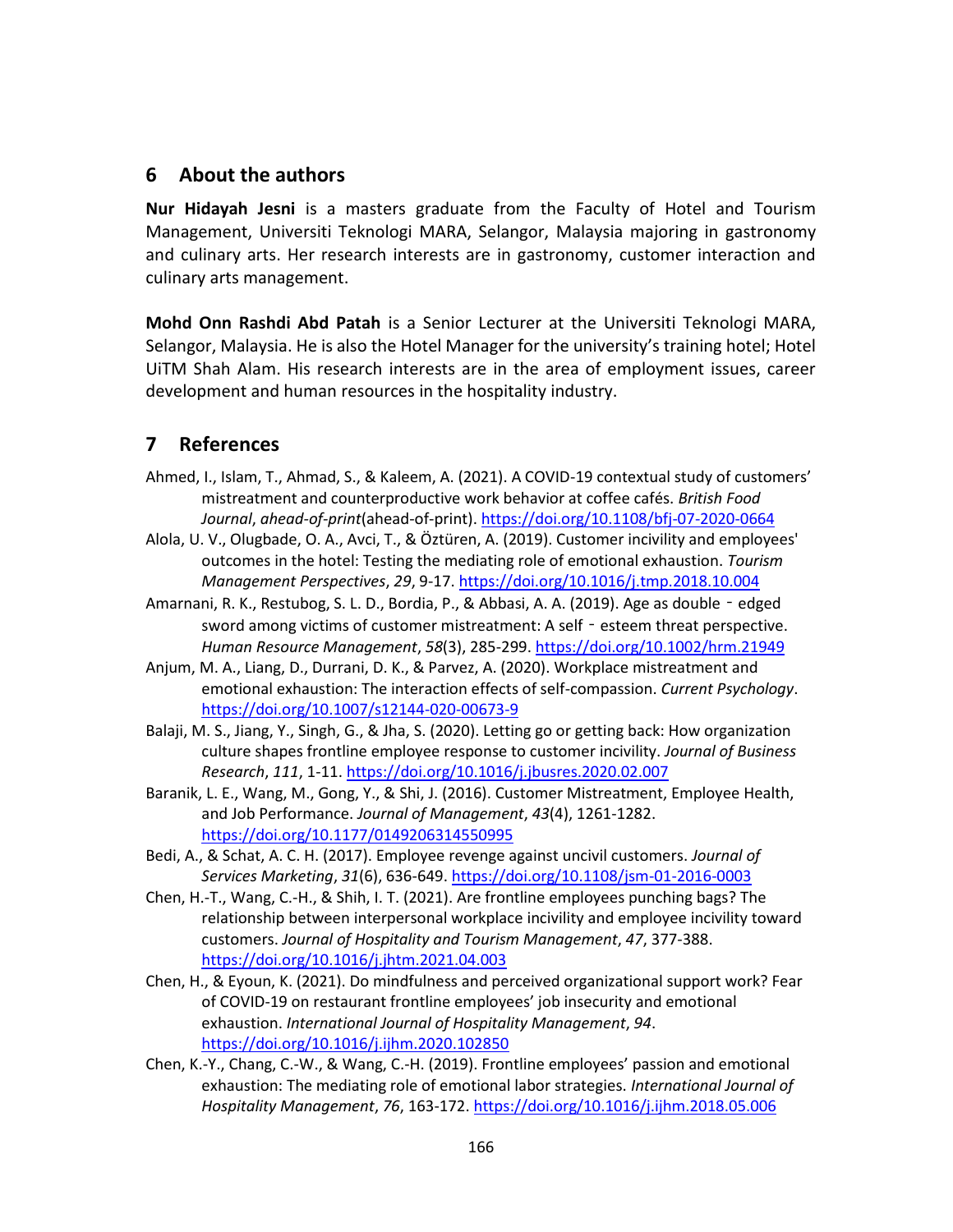- Cheng, B., Guo, G., Tian, J., & Shaalan, A. (2020). Customer incivility and service sabotage in the hotel industry. *International Journal of Contemporary Hospitality Management*, *32*(5), 1737-1754.<https://doi.org/10.1108/ijchm-06-2019-0545>
- Cho, M., Bonn, M. A., Han, S. J., & Lee, K. H. (2016). Workplace incivility and its effect upon restaurant frontline service employee emotions and service performance. *International Journal of Contemporary Hospitality Management*, *28*(12), 2888-2912. <https://doi.org/10.1108/ijchm-04-2015-0205>
- Dormann, C., Brod, S., & Engler, S. (2017). Demographic Change and Job Satisfaction in Service Industries - The Role of Age and Gender on the Effects of Customer-Related Social Stressors on Affective Well-Being. *Journal of Service Management Research*, *1*(1), 57-70. <https://doi.org/10.15358/2511-8676-2017-1-57>
- Dube, K., Nhamo, G., & Chikodzi, D. (2020). COVID-19 cripples global restaurant and hospitality industry. *Current Issues in Tourism*, 1-4. <https://doi.org/10.1080/13683500.2020.1773416>
- Ferreira, A. I., da Costa Ferreira, P., Cooper, C. L., & Oliveira, D. (2019). How daily negative affect and emotional exhaustion correlates with work engagement and presenteeismconstrained productivity. *International Journal of Stress Management*, *26*(3), 261-271. <https://doi.org/10.1037/str0000114>
- Fitzgerald, L. (2019). Unseen: the sexual harassment of low-income women in America. *Equality, Diversity and Inclusion: An International Journal*, *39*(1), 5-16. <https://doi.org/10.1108/edi-08-2019-0232>
- Garcia, P. R. J. M., Restubog, S. L. D., Lu, V. N., Amarnani, R. K., Wang, L., & Capezio, A. (2019). Attributions of blame for customer mistreatment: Implications for employees' service performance and customers' negative word of mouth. *Journal of Vocational Behavior*, *110*, 203-213[. https://doi.org/10.1016/j.jvb.2018.12.001](https://doi.org/10.1016/j.jvb.2018.12.001)
- Gong, T., & Wang, C.-Y. (2019). How does dysfunctional customer behavior affect employee turnover. *Journal of Service Theory and Practice*, *29*(3), 329-352. <https://doi.org/10.1108/jstp-04-2018-0081>
- Goussinsky, R. (2012). Coping with customer aggression. *Journal of Service Management*, *23*(2), 170-196[. https://doi.org/10.1108/09564231211226105](https://doi.org/10.1108/09564231211226105)
- Goussinsky, R., & Livne, Y. (2016). Coping with interpersonal mistreatment: the role of emotion regulation strategies and supervisor support. *J Nurs Manag*, *24*(8), 1109-1118. <https://doi.org/10.1111/jonm.12415>
- Han, S. J., Bonn, M. A., & Cho, M. (2016). The relationship between customer incivility, restaurant frontline service employee burnout and turnover intention. *International Journal of Hospitality Management*, *52*, 97-106. <https://doi.org/10.1016/j.ijhm.2015.10.002>
- Hongbo, L., Waqas, M., & Tariq, H. (2019). From victim to saboteur. *Journal of Service Theory and Practice*, *29*(1), 2-21.<https://doi.org/10.1108/jstp-02-2018-0030>
- Houston, L., Grandey, A. A., & Sawyer, K. (2018). Who cares if "service with a smile" is authentic? An expectancy-based model of customer race and differential service reactions. *Organizational Behavior and Human Decision Processes*, *144*, 85-96. <https://doi.org/10.1016/j.obhdp.2017.10.001>
- Hsieh, Y. C., Apostolopoulos, Y., & Sonmez, S. (2015). Work Conditions and Health and Well-Being of Latina Hotel Housekeepers. *J Immigr Minor Health*, 1-14. <https://doi.org/10.1007/s10903-015-0224-y>
- Hur, W.-M., Moon, T. W., & Han, S.-J. (2015). The effect of customer incivility on service employees' customer orientation through double-mediation of surface acting and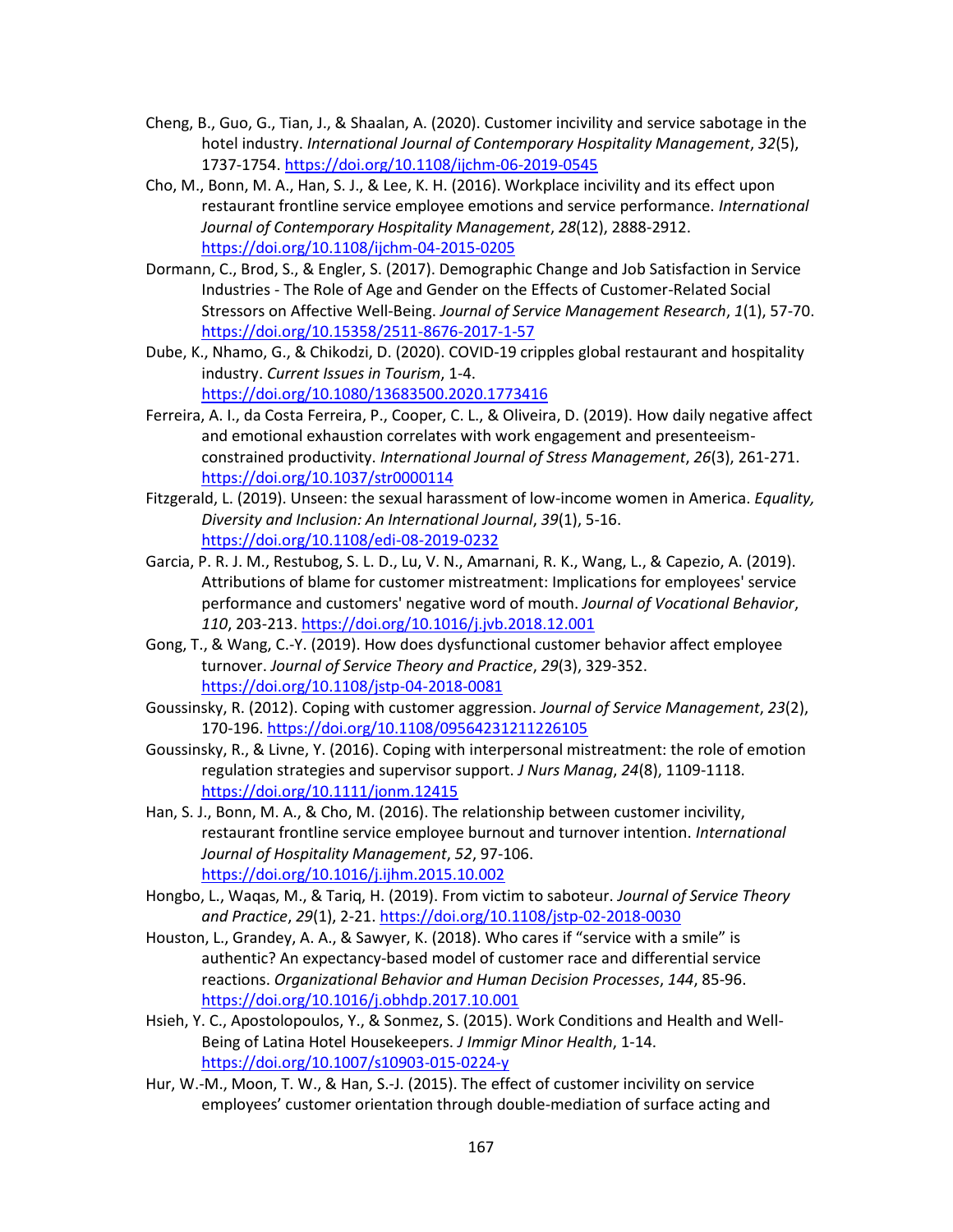emotional exhaustion. *Journal of Service Theory and Practice*, *25*(4), 394-413. <https://doi.org/10.1108/jstp-02-2014-0034>

- Janurek, J., Abdel Hadi, S., Mojzisch, A., & Hausser, J. A. (2018). The Association of the 24 Hour Distribution of Time Spent in Physical Activity, Work, and Sleep with Emotional Exhaustion. *Int J Environ Res Public Health*, *15*(9). <https://doi.org/10.3390/ijerph15091927>
- Jin, D., Kim, K., & DiPietro, R. B. (2020). Workplace incivility in restaurants: Who's the real victim? Employee deviance and customer reciprocity. *International Journal of Hospitality Management*, *86*.<https://doi.org/10.1016/j.ijhm.2020.102459>
- Kashif, M., Zarkada, A., & Thurasamy, R. (2017). Customer aggression and organizational turnover among service employees. *Personnel Review*, *46*(8), 1672-1688. <https://doi.org/10.1108/pr-06-2016-0145>
- Lee, L., Guchait, P., & Madera, J. M. (2020). Negative affect, deep acting, and customer compensation as responses to customer mistreatment: The effect of customer-based perspective-taking. *International Journal of Hospitality Management*, *89*. <https://doi.org/10.1016/j.ijhm.2020.102532>
- Li, H., Duan, W., & Zhao, Q. (2019). The Impact of Customer Mistreatment Behavior on the Turnover Intention of Frontline Employees in Tourism Industry. 519-526. <https://doi.org/10.25236/iciss.2019.094>
- Li, V., Jiang, L., & Xu, X. V. (2020). From workplace mistreatment to job insecurity: The moderating effect of work centrality. *Stress Health*, *36*(3), 249-263. <https://doi.org/10.1002/smi.2915>
- McDowell, W. C., Matthews, L. M., Matthews, R. L., Aaron, J. R., Edmondson, D. R., & Ward, C. B. (2019). The price of success: balancing the effects of entrepreneurial commitment, work-family conflict and emotional exhaustion on job satisfaction. *International Entrepreneurship and Management Journal*, *15*(4), 1179-1192. <https://doi.org/10.1007/s11365-019-00581-w>
- Okan, M., Elmadag, A. B., & İdemen, E. (2020). Frontline employee age and customer mistreatment: a meta-analysis. *Journal of Services Marketing*, *35*(1), 98-115. <https://doi.org/10.1108/jsm-06-2019-0246>
- Pallant, J. (2016). *SPSS Survival Manual* (6th ed.). McGraw-Hill.
- Park, J., & Kim, H. J. (2020). Customer mistreatment and service performance: A self-consistency perspective. *International Journal of Hospitality Management*, *86*. <https://doi.org/10.1016/j.ijhm.2019.102367>
- Park, Y., & Kim, S. (2019). Customer mistreatment harms nightly sleep and next-morning recovery: Job control and recovery self-efficacy as cross-level moderators. *J Occup Health Psychol*, *24*(2), 256-269.<https://doi.org/10.1037/ocp0000128>
- Rajput, A., & Gahfoor, R. Z. (2020). Satisfaction and revisit intentions at fast food restaurants. *Future Business Journal*, *6*(1).<https://doi.org/10.1186/s43093-020-00021-0>
- Rhee, S.-Y., Hur, W.-M., & Kim, M. (2016). The Relationship of Coworker Incivility to Job Performance and the Moderating Role of Self-Efficacy and Compassion at Work: The Job Demands-Resources (JD-R) Approach. *Journal of Business and Psychology*, *32*(6), 711- 726[. https://doi.org/10.1007/s10869-016-9469-2](https://doi.org/10.1007/s10869-016-9469-2)
- Shao, R., & Skarlicki, D. P. (2014). Service Employees' Reactions to Mistreatment by Customers: A Comparison Between North America and East Asia. *Personnel Psychology*, *67*(1), 23- 59.<https://doi.org/10.1111/peps.12021>
- Simillidou, A., Christofi, M., Glyptis, L., Papatheodorou, A., & Vrontis, D. (2020). Engaging in emotional labour when facing customer mistreatment in hospitality. *Journal of*